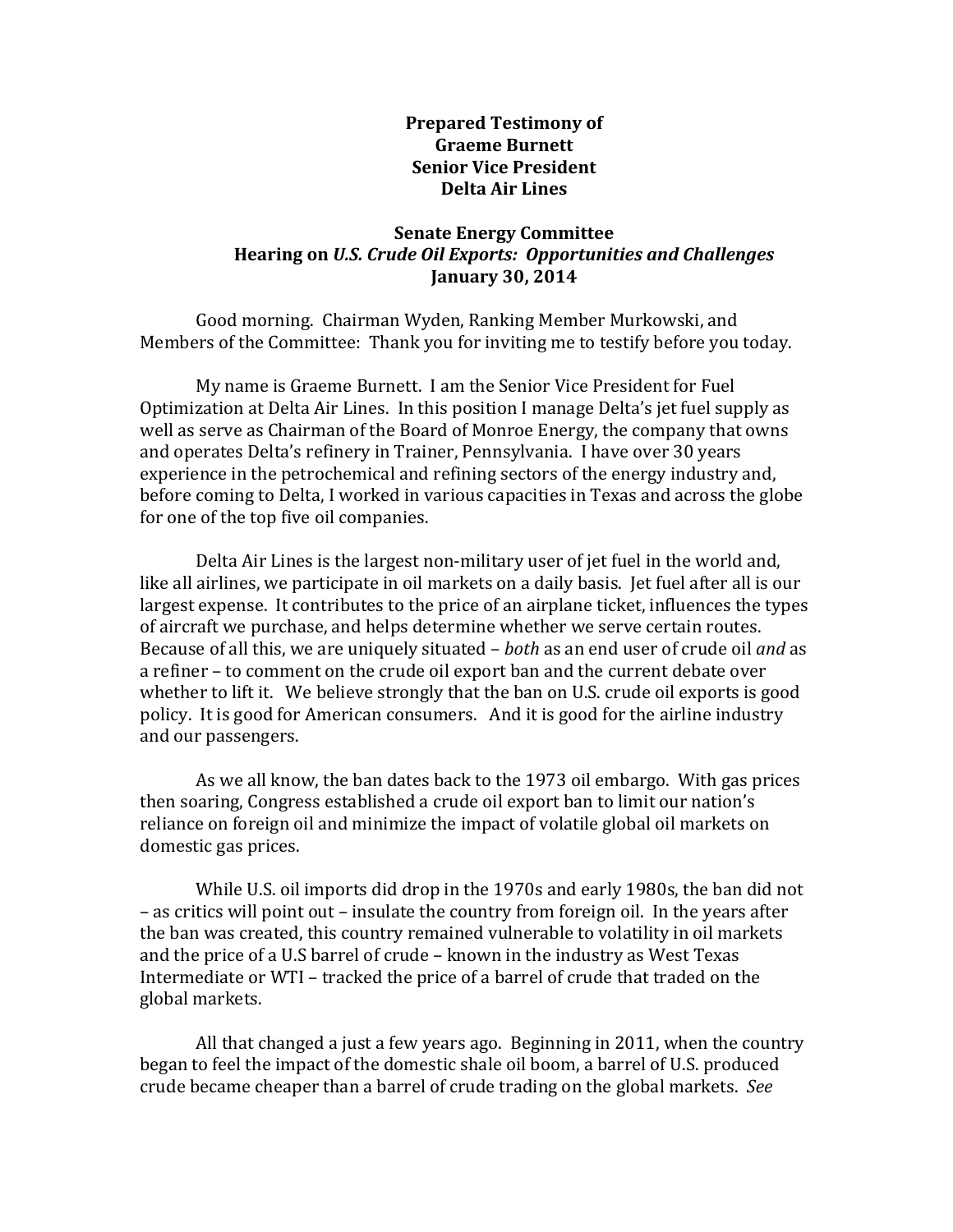Attachment 1. And today the going price for a barrel of U.S. crude is \$96. That's about \$11 less than a barrel sold in Europe.

This price differential can be easily explained. The U.S. crude market is a competitive one with price determined by supply and demand. Once the U.S. domestic market incorporated the increased supply of crude from places like North Dakota's Bakken formation, the price of a domestic barrel of oil came down. In contrast, the global market is influenced by an oligopoly where OPEC countries control production in order to set prices.

If we lift the export ban we would in essence be allowing the transport of crude out of a competitive market in this country and into a less competitive global one controlled by a few oil‐producing states. The results would be easy to predict: U.S. crude would flow out of this country and onto the world market. OPEC would reduce supply to maintain high global prices. The United States' use of homegrown oil would diminish and prices here at home would rise to match the higher global price for a barrel of crude. As one commentator put it, allowing for the *export* of homegrown U.S. crude would do nothing more than *import* higher OPEC prices into the U.S. market.

It's clear who gains from this scenario: The oil exploration and production companies, many of which are foreign owned. With all the crude coming out of North Dakota, Wyoming, Texas, Pennsylvania and other states helping to push prices down, these companies want to lift the ban and sell U.S. crude on the global market at higher prices largely determined by OPEC. And it's equally apparent who would lose: The American consumer, who would pay more for gasoline, more for heating oil and more for the price of an airline ticket. In fact, according to Barclays PLC, lifting the export ban would stop the decline in U.S. crude prices and cost American motorists as much as \$10 billion a year in higher prices at the pump.

 Our country's refinery workers also stand to lose from lifting export limits. Some recent history can help explain why. Before the shale oil boom, there was too much capacity in refineries in the Northeast and along the Gulf Coast and many were closing. In fact, Delta purchased its Pennsylvania refinery in 2012 from ConocoPhillips after that facility had been closed for nearly one year.

The shale oil revolution breathed new life into these refineries and created jobs for thousands of refinery workers. By lifting the export ban and sending our crude overseas, we would reverse that trend. Refineries in Europe – where there is currently excess refining capacity – would be more than happy to refine our oil using European workers to do so. Put simply, lifting the ban will benefit European refinery workers at the expense of thousands of American jobs.

Furthermore, in thinking about the merits of the export ban, we should consider one of its goals: To help this country achieve energy independence; and by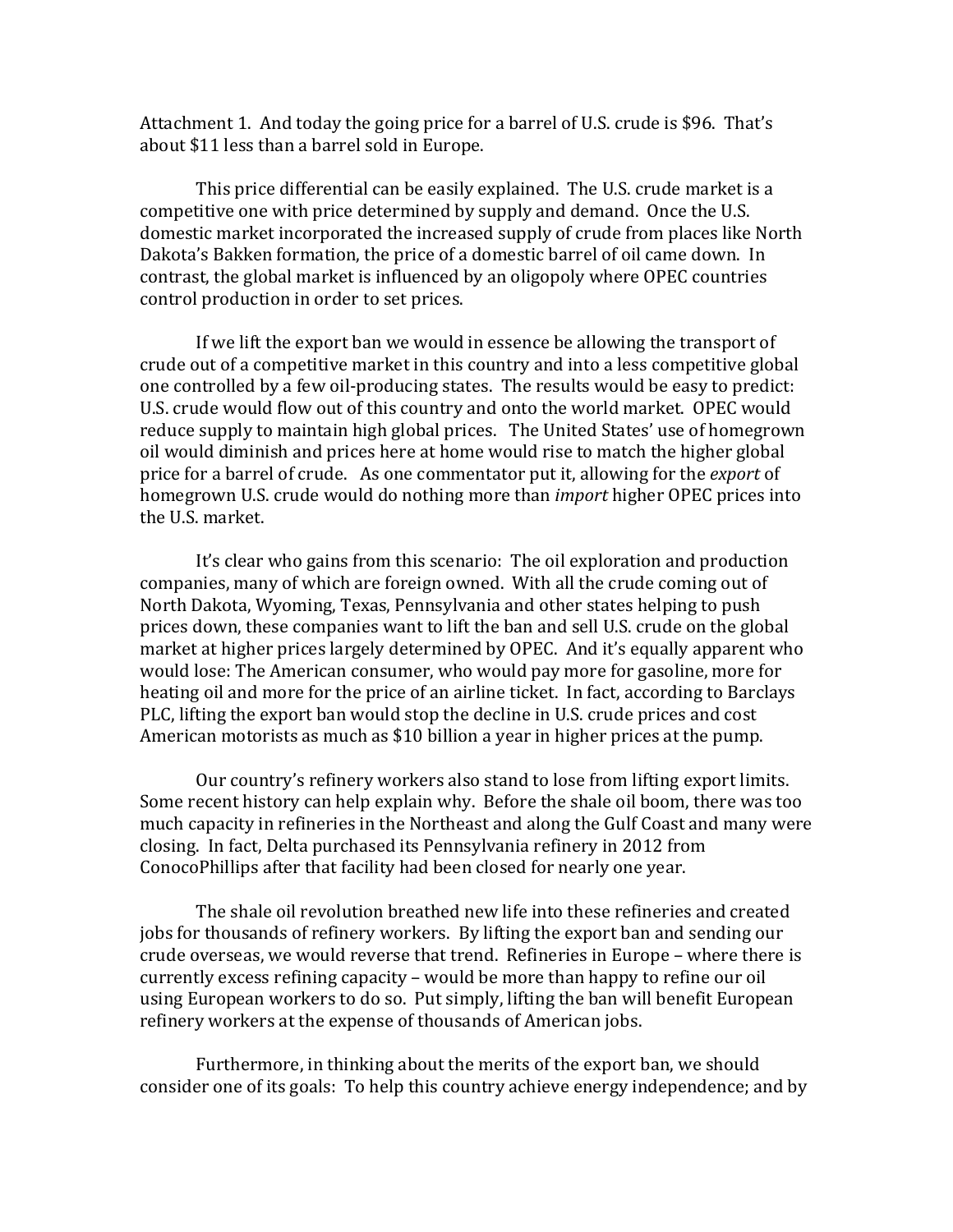"independence," I mean the ability to meet our energy needs from sources within North America.

This country has benefited tremendously from increased domestic energy production in recent years. The shale boom and advances in production and extraction technology have helped us create jobs and reduce our dependence on foreign oil – and foreign regimes. Notwithstanding the upswing in domestic production, this country still imports around 33% of its daily crude oil needs from outside of North America. That's why exporting U.S. crude makes little sense. If we allow for the export of U.S. crude, we'll have to import more oil from overseas and subject ourselves, once again, to an increasing degree of price volatility and higher global prices.

In sum, the export ban works. It may have taken a bit longer than we anticipated in the 1970s, but we're now seeing its benefits: lower prices for crude in this country compared to global markets and an increase in homegrown energy. The ban may be unnecessary at some point in the future. But we still have a long way to go to protect against oil market volatility and achieve true energy independence. That's why ‐ and I'll close with a sport's metaphor here ‐ lifting the ban now would be like ending the game after the first quarter.

Thank you Mr. Chairman. I look forward to answering the questions that you and other Members of this Committee may have.